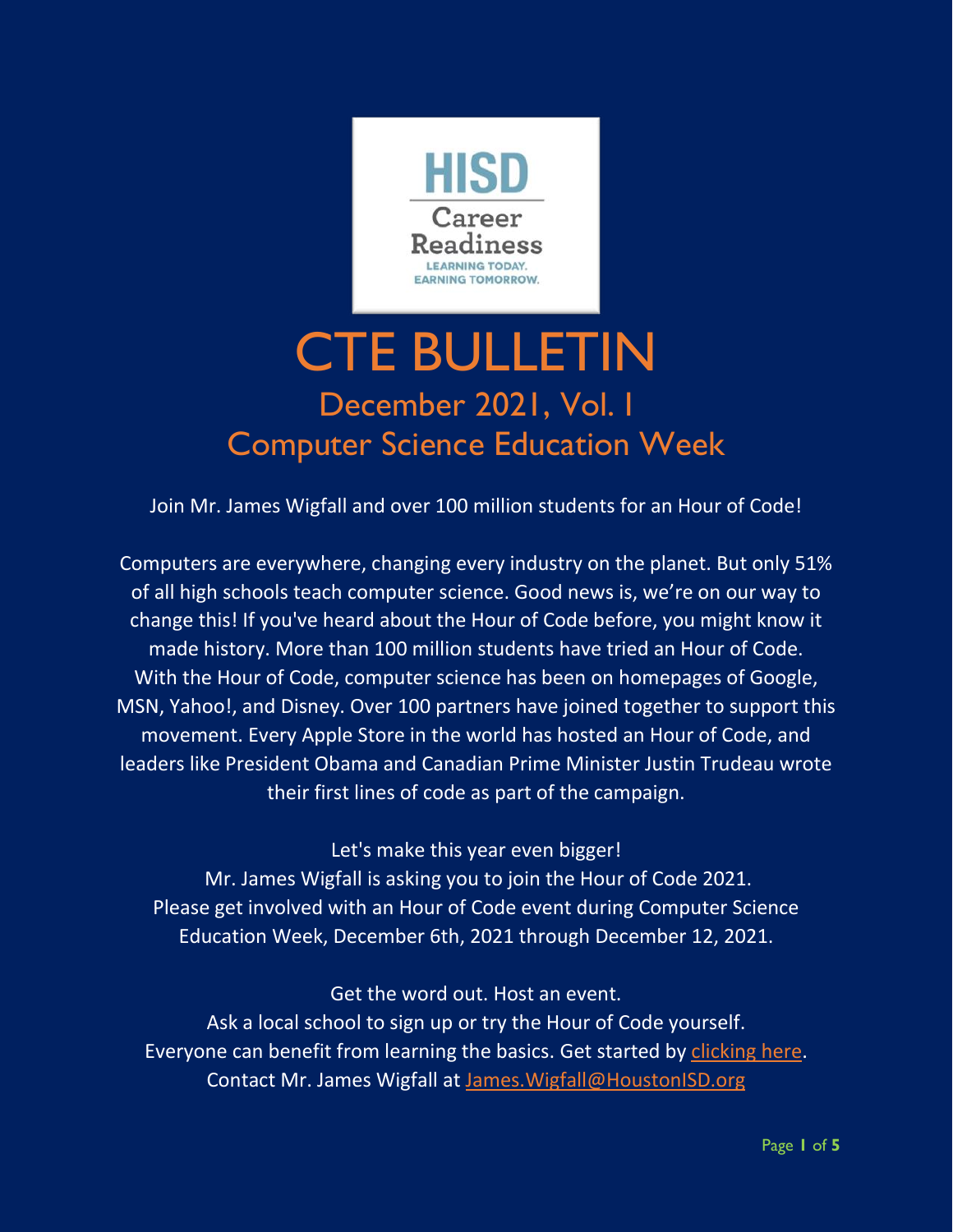## **Girls Who Code Resources (GWC)**

As an international non-profit, Girls Who Code offers **free** and flexible computer science opportunities for your students with a strong emphasis on social emotional development.

- Our [Girls Who Code Clubs program](https://nam10.safelinks.protection.outlook.com/?url=https%3A%2F%2Ft.yesware.com%2Ftt%2F42966344c603e47252fa3d50902c41380d1644d3%2F11ccf9c2f0a0f1812b0604827d653f5a%2F7ceb11a850d174bda1fd49c1e43fc3ab%2Fgirlswhocode.com%2Fwebsite%2Fuploads%2FGWC_Clubs_Flyers_General_z2-min.pdf&data=04%7C01%7Cjennifer.bullock%40tea.texas.gov%7C1611366238ca4ef8b8bb08d9aa9a4dd7%7C65d6b3c3723648189613248dbd713a6f%7C0%7C0%7C637728404509734075%7CUnknown%7CTWFpbGZsb3d8eyJWIjoiMC4wLjAwMDAiLCJQIjoiV2luMzIiLCJBTiI6Ik1haWwiLCJXVCI6Mn0%3D%7C3000&sdata=nQjeOoaz88Pj4MhVV5cu9Hmhr2CHtFWg7iEQmKuiau8%3D&reserved=0) for 3rd-12th graders provides educators with free coding curriculum, resources, and training.
- Our virtual [Girls Who Code Summer Programs](https://nam10.safelinks.protection.outlook.com/?url=https%3A%2F%2Ft.yesware.com%2Ftt%2F42966344c603e47252fa3d50902c41380d1644d3%2F11ccf9c2f0a0f1812b0604827d653f5a%2F8cbb6237968304a21a74627ba8343ef3%2Fgirlswhocode.com%2Fprograms%2Fsummer-immersion-program&data=04%7C01%7Cjennifer.bullock%40tea.texas.gov%7C1611366238ca4ef8b8bb08d9aa9a4dd7%7C65d6b3c3723648189613248dbd713a6f%7C0%7C0%7C637728404509744033%7CUnknown%7CTWFpbGZsb3d8eyJWIjoiMC4wLjAwMDAiLCJQIjoiV2luMzIiLCJBTiI6Ik1haWwiLCJXVCI6Mn0%3D%7C3000&sdata=N3ZV%2FdRtVwjZmzZfnV8hxY7ufOV5fuBvRNlpIvIVluA%3D&reserved=0) offer introductory or advanced computer science courses for 9th-12th grade girls and non-binary students to get an inside look into tech careers through our company partners like YumBrands and Bank of America.

#### **Free 3rd-12th Grade Clubs Program**

Girls Who Code (GWC) is an international nonprofit offering free and flexible coding resources for our community!

When you sign up to start a GWC Club, you'll get access to everything you need -- including training, comprehensive resources, 120+ hours of easy-to-use and flexible coding curriculum for 3rd-12th graders, and even free t-shirts and other swag for each of your Club members. Clubs' curriculum feature coding tutorials for all skill levels, inspiring women in tech, community-building activities to increase confidence, and project-based learning related to activism. You don't need any prior coding experience to get started! Plus -- all genders are welcome in this girls-supportive environment. Learn more about the Clubs program [here](https://nam10.safelinks.protection.outlook.com/?url=https%3A%2F%2Ft.yesware.com%2Ftt%2F42966344c603e47252fa3d50902c41380d1644d3%2F11ccf9c2f0a0f1812b0604827d653f5a%2F7ceb11a850d174bda1fd49c1e43fc3ab%2Fgirlswhocode.com%2Fwebsite%2Fuploads%2FGWC_Clubs_Flyers_General_z2-min.pdf&data=04%7C01%7Cjennifer.bullock%40tea.texas.gov%7C1611366238ca4ef8b8bb08d9aa9a4dd7%7C65d6b3c3723648189613248dbd713a6f%7C0%7C0%7C637728404509744033%7CUnknown%7CTWFpbGZsb3d8eyJWIjoiMC4wLjAwMDAiLCJQIjoiV2luMzIiLCJBTiI6Ik1haWwiLCJXVCI6Mn0%3D%7C3000&sdata=%2Fs0Ox7L9FIAxXl85IbzwogkYI05A5y%2BciV0H8VmPTfY%3D&reserved=0) or join a webinar [here.](https://nam10.safelinks.protection.outlook.com/?url=https%3A%2F%2Ft.yesware.com%2Ftt%2F42966344c603e47252fa3d50902c41380d1644d3%2F11ccf9c2f0a0f1812b0604827d653f5a%2F3ad986182dacd09efae455d6efd4ffdc%2Fmailchi.mp%2F2b5b35a48013%2Fusclubsandsip&data=04%7C01%7Cjennifer.bullock%40tea.texas.gov%7C1611366238ca4ef8b8bb08d9aa9a4dd7%7C65d6b3c3723648189613248dbd713a6f%7C0%7C0%7C637728404509753994%7CUnknown%7CTWFpbGZsb3d8eyJWIjoiMC4wLjAwMDAiLCJQIjoiV2luMzIiLCJBTiI6Ik1haWwiLCJXVCI6Mn0%3D%7C3000&sdata=J8BCP9WQNhP%2BGa5zL1pBmHC5ykHr0GdHc7boEE4ruDM%3D&reserved=0)

#### **Free 9th-12th Grade Summer Programs**

Ever wonder how a career in tech can help you pursue your passions? Join Girls Who Code summer 2022 to find out! If you're a 9th-12th grade girl - both cis and trans - or non-binary student**,** you're invited to apply to **Girls Who Code's 2[-week virtual Summer Immersion Program](https://nam10.safelinks.protection.outlook.com/?url=https%3A%2F%2Ft.yesware.com%2Ftt%2F42966344c603e47252fa3d50902c41380d1644d3%2F11ccf9c2f0a0f1812b0604827d653f5a%2F8cbb6237968304a21a74627ba8343ef3%2Fgirlswhocode.com%2Fprograms%2Fsummer-immersion-program&data=04%7C01%7Cjennifer.bullock%40tea.texas.gov%7C1611366238ca4ef8b8bb08d9aa9a4dd7%7C65d6b3c3723648189613248dbd713a6f%7C0%7C0%7C637728404509763946%7CUnknown%7CTWFpbGZsb3d8eyJWIjoiMC4wLjAwMDAiLCJQIjoiV2luMzIiLCJBTiI6Ik1haWwiLCJXVCI6Mn0%3D%7C3000&sdata=ravZYNvvThEYLymMeI26VS326fx1l4jqO5Ywq%2Bz%2FlU4%3D&reserved=0)  (SIP)** or **[virtual Self-Paced Program \(SPP\)](https://nam10.safelinks.protection.outlook.com/?url=https%3A%2F%2Ft.yesware.com%2Ftt%2F42966344c603e47252fa3d50902c41380d1644d3%2F11ccf9c2f0a0f1812b0604827d653f5a%2F8cbb6237968304a21a74627ba8343ef3%2Fgirlswhocode.com%2Fprograms%2Fsummer-immersion-program&data=04%7C01%7Cjennifer.bullock%40tea.texas.gov%7C1611366238ca4ef8b8bb08d9aa9a4dd7%7C65d6b3c3723648189613248dbd713a6f%7C0%7C0%7C637728404509763946%7CUnknown%7CTWFpbGZsb3d8eyJWIjoiMC4wLjAwMDAiLCJQIjoiV2luMzIiLCJBTiI6Ik1haWwiLCJXVCI6Mn0%3D%7C3000&sdata=ravZYNvvThEYLymMeI26VS326fx1l4jqO5Ywq%2Bz%2FlU4%3D&reserved=0)**!

You'll learn an intro to HTML, CSS, and JavaScript through fun, hands-on projects for beginners or receive advanced certification in cybersecurity if you're looking to sharpen your coding skills. You'll even explore careers in tech through connections to top companies like YumBrands and Bank of America, just to name two! Plus - you'll become a part of a global sisterhood of 450,000 students worldwide that'll grant you access to exclusive alumni career support for life! In addition to our Summer Programs being **100% free**, stipends of up to \$300 and tech support are available for applicants who qualify.

So, what are you waiting for? **[Fill out the interest form today to be the first to know when the application goes live mid-](https://nam10.safelinks.protection.outlook.com/?url=http%3A%2F%2Ft.yesware.com%2Ftt%2F42966344c603e47252fa3d50902c41380d1644d3%2F11ccf9c2f0a0f1812b0604827d653f5a%2F5ccf6e1a993a5828d5e7573ae694b042%2Fgirlswhocode.com%2Fsipapply&data=04%7C01%7Cjennifer.bullock%40tea.texas.gov%7C1611366238ca4ef8b8bb08d9aa9a4dd7%7C65d6b3c3723648189613248dbd713a6f%7C0%7C0%7C637728404509763946%7CUnknown%7CTWFpbGZsb3d8eyJWIjoiMC4wLjAwMDAiLCJQIjoiV2luMzIiLCJBTiI6Ik1haWwiLCJXVCI6Mn0%3D%7C3000&sdata=PTBZu%2BkEor8eqD%2FKQrrzK6ciOYANG33YH43q%2BtjdxU4%3D&reserved=0)[January 2022!](https://nam10.safelinks.protection.outlook.com/?url=http%3A%2F%2Ft.yesware.com%2Ftt%2F42966344c603e47252fa3d50902c41380d1644d3%2F11ccf9c2f0a0f1812b0604827d653f5a%2F5ccf6e1a993a5828d5e7573ae694b042%2Fgirlswhocode.com%2Fsipapply&data=04%7C01%7Cjennifer.bullock%40tea.texas.gov%7C1611366238ca4ef8b8bb08d9aa9a4dd7%7C65d6b3c3723648189613248dbd713a6f%7C0%7C0%7C637728404509763946%7CUnknown%7CTWFpbGZsb3d8eyJWIjoiMC4wLjAwMDAiLCJQIjoiV2luMzIiLCJBTiI6Ik1haWwiLCJXVCI6Mn0%3D%7C3000&sdata=PTBZu%2BkEor8eqD%2FKQrrzK6ciOYANG33YH43q%2BtjdxU4%3D&reserved=0)**

#### Contact Information:

Amanda Souza, Manager of Community Partnerships Email: [amanda.souza@girlswhocode.com](mailto:amanda.souza@girlswhocode.com)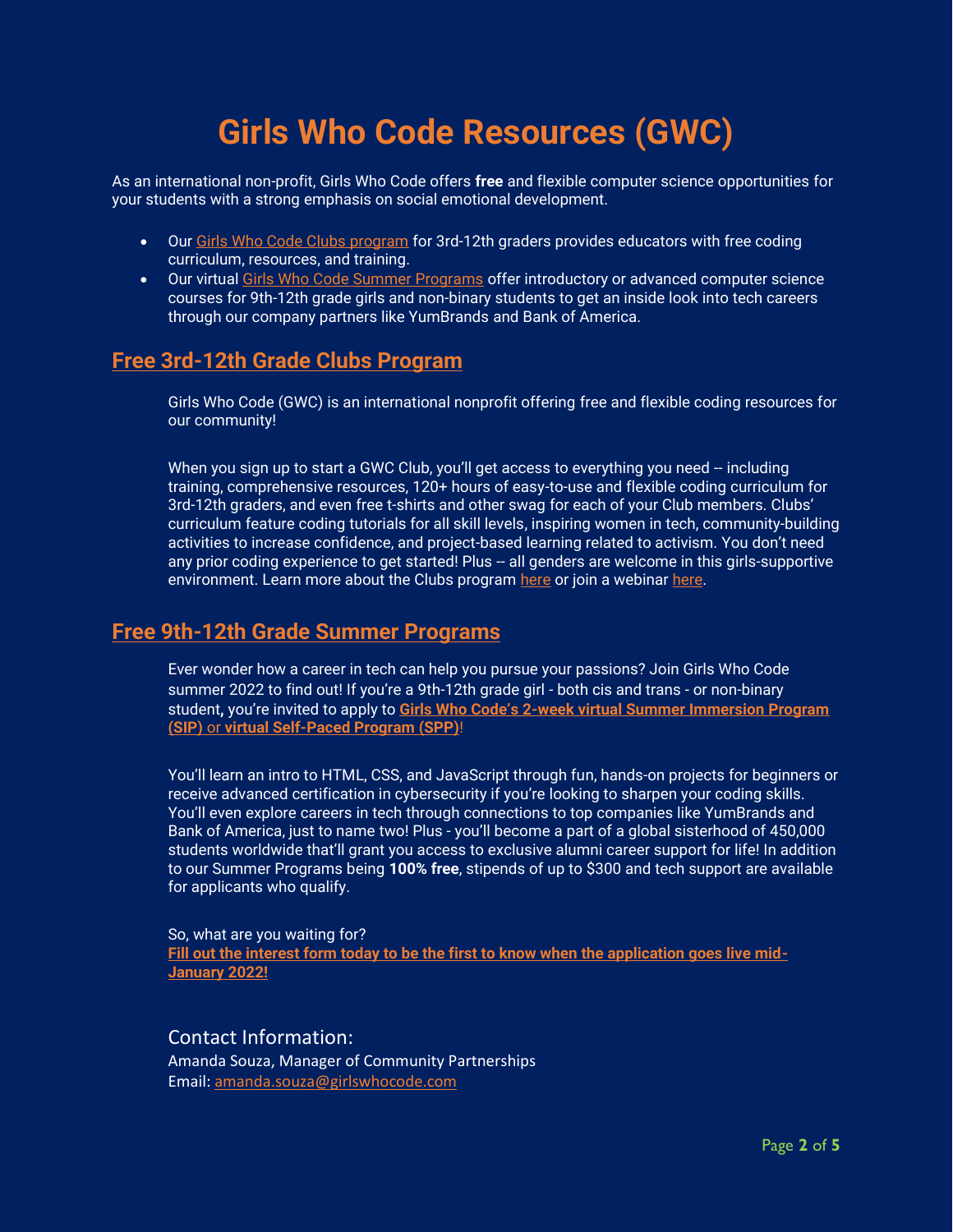

## Professional Development

#### Inclusive Practices Power Hour: 3 Tips to Support Students in the General Education Setting *Virtual*

*Participants will learn 3 big tips to implementing inclusive practices for students receiving special education services in the general education classroom, including learner variability, planning for anticipated barriers, and the roles of responsibilities of general, special educators and classroom paraprofessionals.*

• [January 5, 2022](https://www.escweb.net/tx_esc_04/catalog/session.aspx?session_id=1631671) | 11:30am – 12:30pm

### Addressing Challenging Behaviors at School *Case Study 2*

*Do you work with students with autism who exhibit the most challenging behaviors? Have you wondered how to intervene with these students and change behavior? Join this series to review the journeys, from initial consultation through intervention, of students who demonstrated the most challenging behaviors. More specifically, participants will 1) learn more about the interventions that were successful, 2) learn how these interventions were implemented, and 3) ask questions and receive direct feedback about their own students. No identifying student information will be shared in order to protect privacy. Session costs partially funded through federal and state grants.*

• [January 11, 2022](https://www.escweb.net/tx_esc_04/catalog/session.aspx?session_id=1611316) | 10:00am – 11:00pm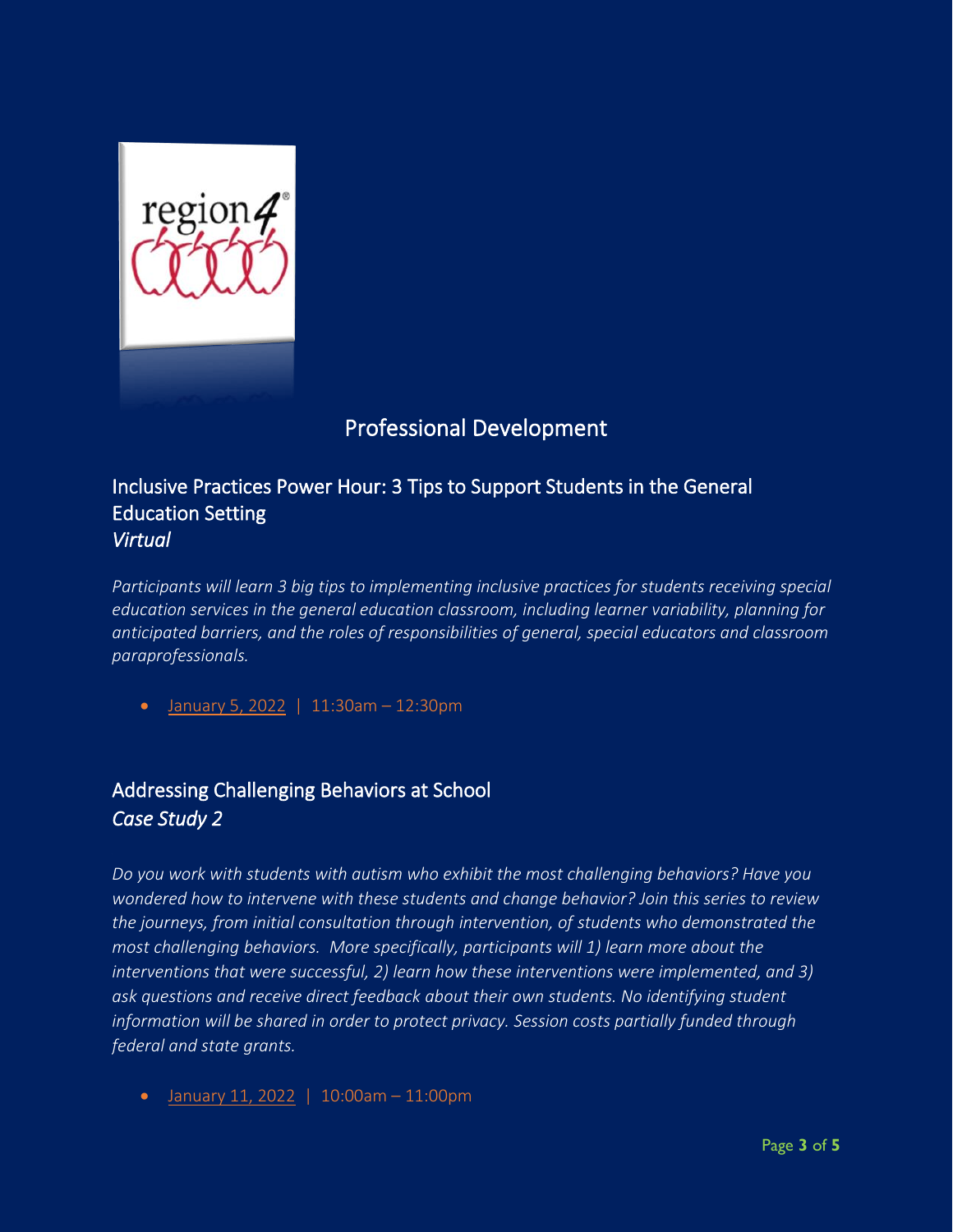#### Playbook of Processing Strategies: Teaching Learners How to Learn! (Virtual)

*All students yearn to learn, but some do not know how to do it. The Playbook of Processing Strategies provides tools to help create multiple pathways to learning. Explore teacher and student-owned strategies to increase learning outcomes. Participants will explore innovative processing strategies that support metacognition and the transfer of knowledge. Learn how to create your own playbook of processing strategies to improve student retention, organization of information, and engagement.*

• [January 13, 2022](https://www.escweb.net/tx_esc_04/catalog/session.aspx?session_id=1630528) | 2:00pm  $-3:00$ pm

#### Modifying Curriculum - *From Implementation to Grading*

*Are you looking for ways to modify curriculum in the general education setting for your students with special needs? If so, look no further! In this series, you will - understand the difference between accommodations and modifications - identify guidelines and regulations about modifying curriculum - walk away with a process to support your planning of modified curriculum* • [January 19 & 20, 2022](https://www.escweb.net/tx_esc_04/catalog/session.aspx?session_id=1648740) | 11:30am - 12:30pm

(Please continue to next page)